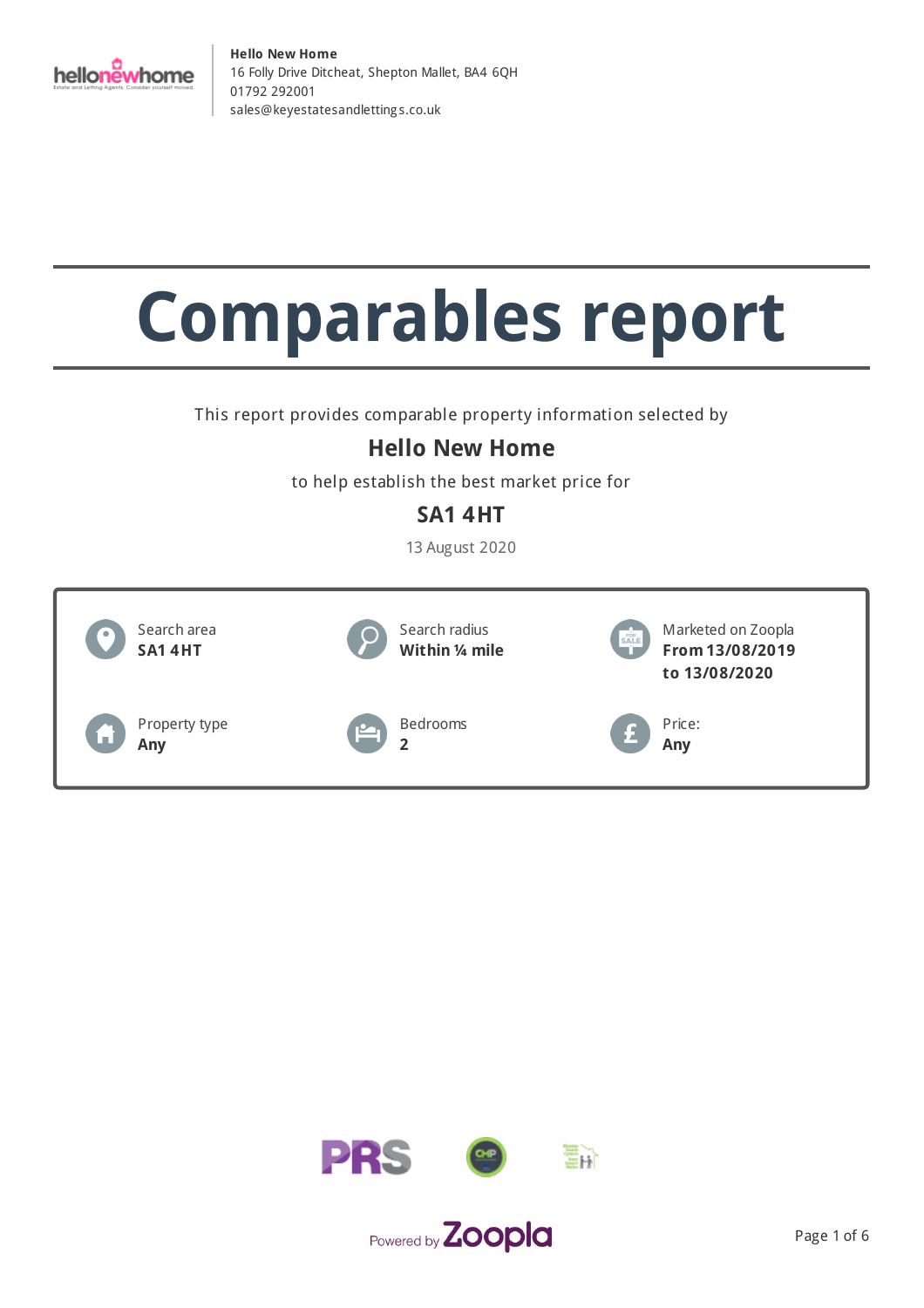

## **Comparable properties**



## **Comparable sale properties**



#### **£135,000** Ā

Hanover Street, Mount Pleasant, Swansea SA1

**Distance:** 0.1 miles

#### **2 Terraced house / Freehold**

A two bedroom ideal family home with attic room in need of modernisation. Being close to the city centre the property benefits from a range of shops and local amenities as well as residential ...



## **£145,000**

 $B$ 

Phillips Parade, Swansea SA1

**Distance:** 0.1 miles

#### **2 Terraced house / Freehold**

Peter Alan Swansea are pleased to offer for sale this traditional terraced property. Located conveniently for Swansea University, city centre shops and bars within Brynmill. This would make an ...

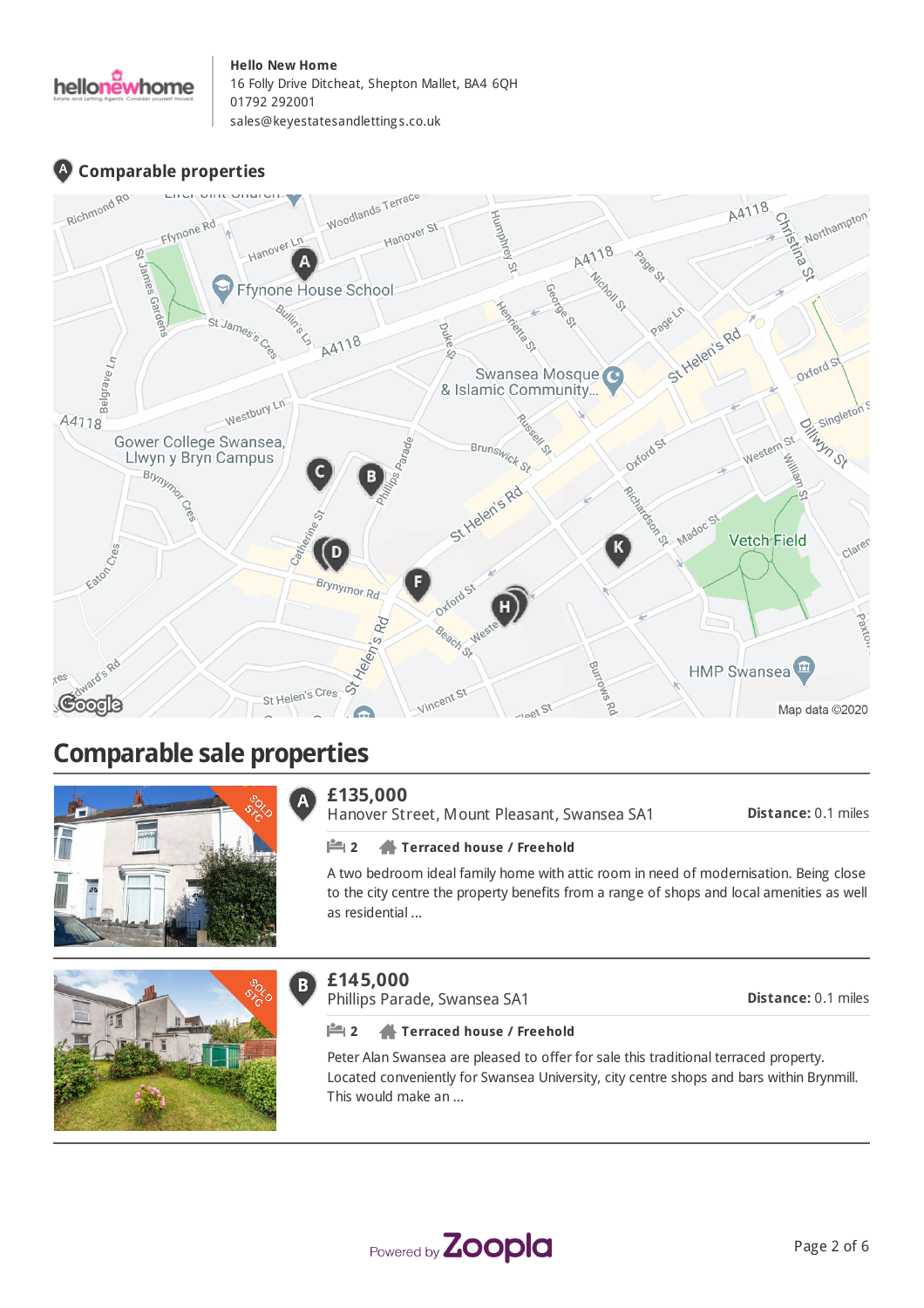

**£135,000**

r

## **Comparable sale properties**









**Sale date: Price:**

room, kitchen/ ...

**Distance:** 0.17 miles Brynymor Road, St Helen's, Swansea SA1 **ARCHIVED** 

A characterful three bedroom mid-terrace house in the popular area of Brynymor close to local amenities and the vibrant uplands area. The property comprises of lounge/dining

> Dec 2003 £80,000

Sep 1997 £46,000

Sep 2009 £113,000

#### **2 Terraced house / Freehold**

Mar 2020 £129,000

**2 Terraced house**

Catherine Street, Swansea SA1 **ARCHIVED** 

Two self containted flats city centre location. Mid terrace property split into two self contained flats. Ground floor flat comprises: One bedroom, lounge, fitted kitchen and bathroom. The first ...

## **£170,000**

E

Brynymor Road, St Helen's, Swansea SA1

**Distance:** 0.17 miles

**Distance:** 0.11 miles

#### **2 Terraced house / Freehold**

Two self containted flats city centre location. Mid terrace property split into two self contained flats. Ground floor flat comprises: One bedroom, lounge, fitted kitchen and bathroom. The first ...



## **£130,000**

Beach Street, Sandfields, Swansea SA1

**Distance:** 0.19 miles

#### **2 End terrace house / Freehold**

We are delighted to bring to market this recently modernised end of terrace property located in the sought after area of sandfields and in easy reach of swansea bay and the city centre. The ...

| Sale date: | Sep 2015 | Sep 1997 |
|------------|----------|----------|
| Price:     | £86,500  | £20,000  |

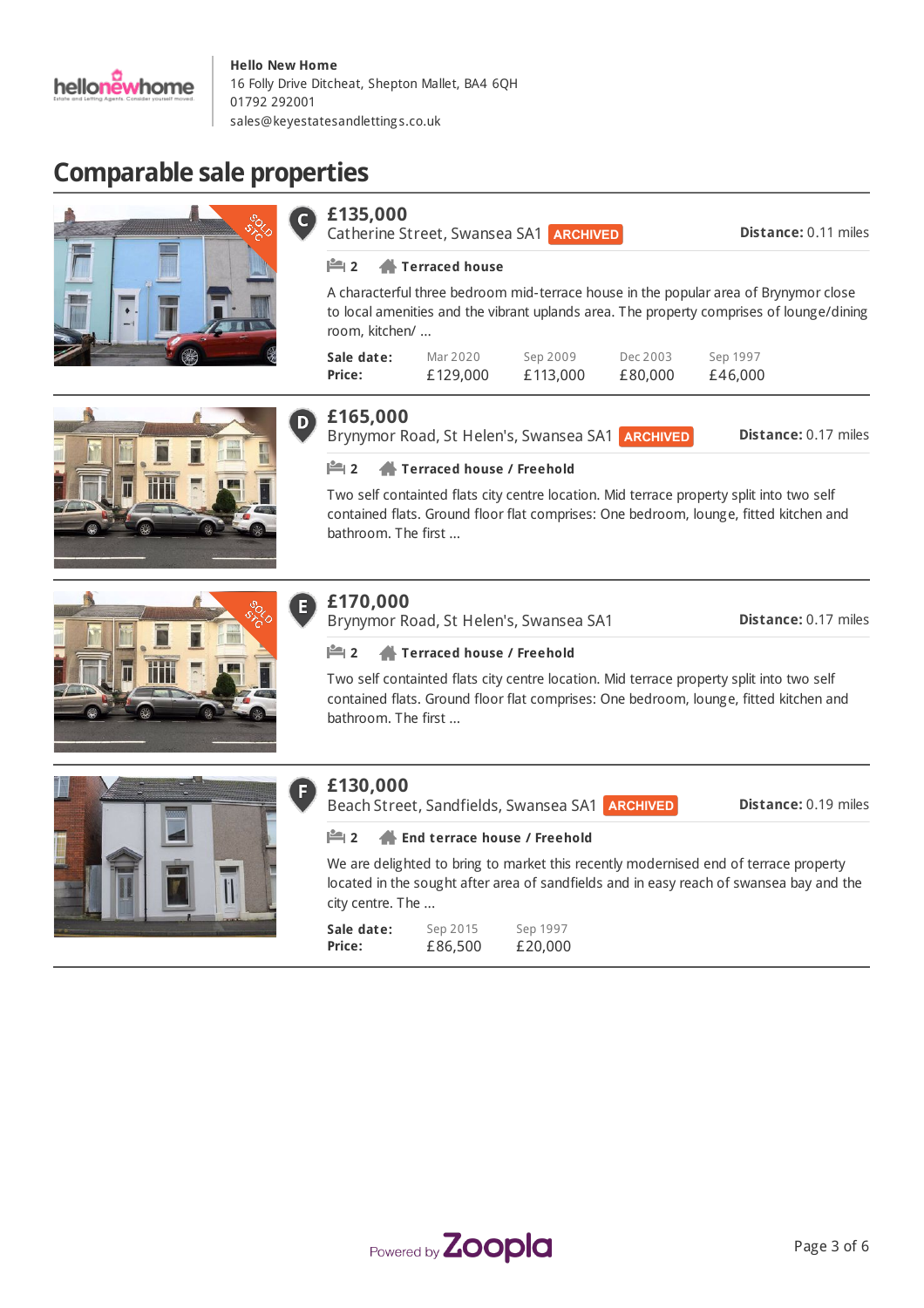

**£135,000**

## **Comparable sale properties**









## **£150,000**

**Sale date: Price:**

Western Street, Swansea SA1

**2 Terraced house**

property comprises: Open ...

**Distance:** 0.23 miles

**Distance:** 0.23 miles

#### **2 Terraced house / Freehold**

Mar 2020 £131,000

Contemporary, Modern And Fresh! The current owners have sympathetically transformed this fantastic family home. The open plan living area has been thoughtfully created with chic glass balustrade ...

No onward chain- Recently re-rendered externally to front and rear, located in the ever so popular Sandfields area within close proximity to Swansea Bay, this mid terrace

> Sep 2001 £48,000

Western Street, Sandfields, Swansea SA1 **ARCHIVED** 

| Sale date: | <b>Iul 2017</b> | Nov 2009 |
|------------|-----------------|----------|
| Price:     | £118,000        | £82,500  |

### **£130,000**

**Sale date:** Nov 2015 Aug 2004 **Distance:** 0.23 miles Western Street, Sandfields, Swansea SA1 **2 Terraced house / Freehold** Situated in one of the most popular residential areas in the City Centre sits this immaculate property. Carefully refurbished by the present owner and decorated to a high standard, accommodation ...



Western Street, Sandfields, Swansea SA1

**Distance:** 0.23 miles

#### **2 Terraced house / Freehold**

A mid terraced property in popular location close to Swansea city centre and within walking distance to Swansea sea front. The property comprises of lounge/diner, kitchen, ground floor bathroom ...

**Sale date: Price:** Nov 2011 £102,000

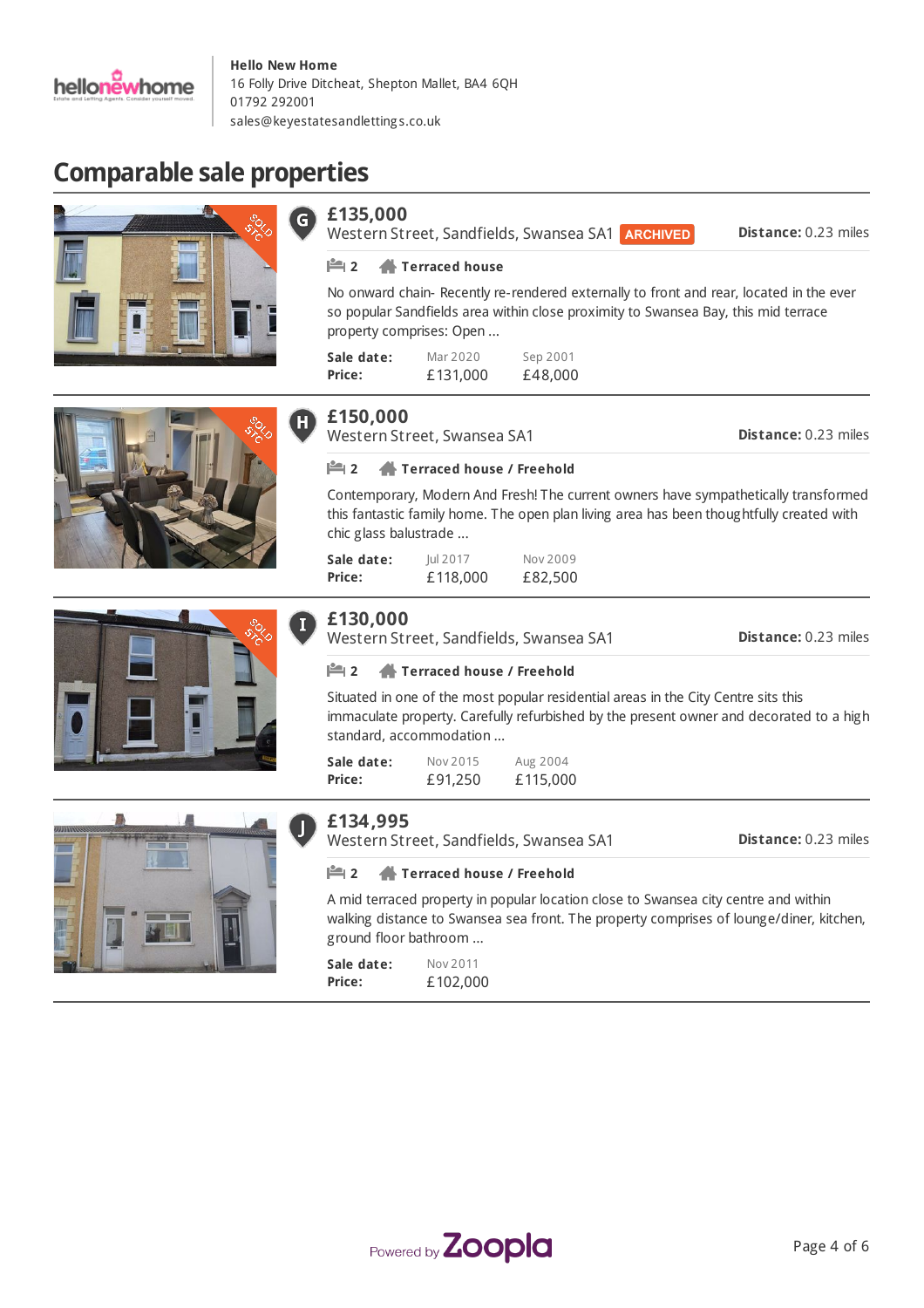

## **Comparable sale properties**



#### **£129,950** K)

**Distance:** 0.25 miles 22 Spring Terrace, Sandfields, Swansea SA1 ARCHIVED **2 End terrace house**

An opportunity to purchase this end of terrace two bedroom property which would make an ideal investment or first time buy. The accommodation comprises of lounge and kitchen to the ground floor ...

| Sale date: | Dec 2019 | Nov 2011 | Sep 2006 |
|------------|----------|----------|----------|
| Price:     | £125,000 | £95,000  | £120,000 |

## **Average home values nationwide**



## **Average home values in SA1 by property type**